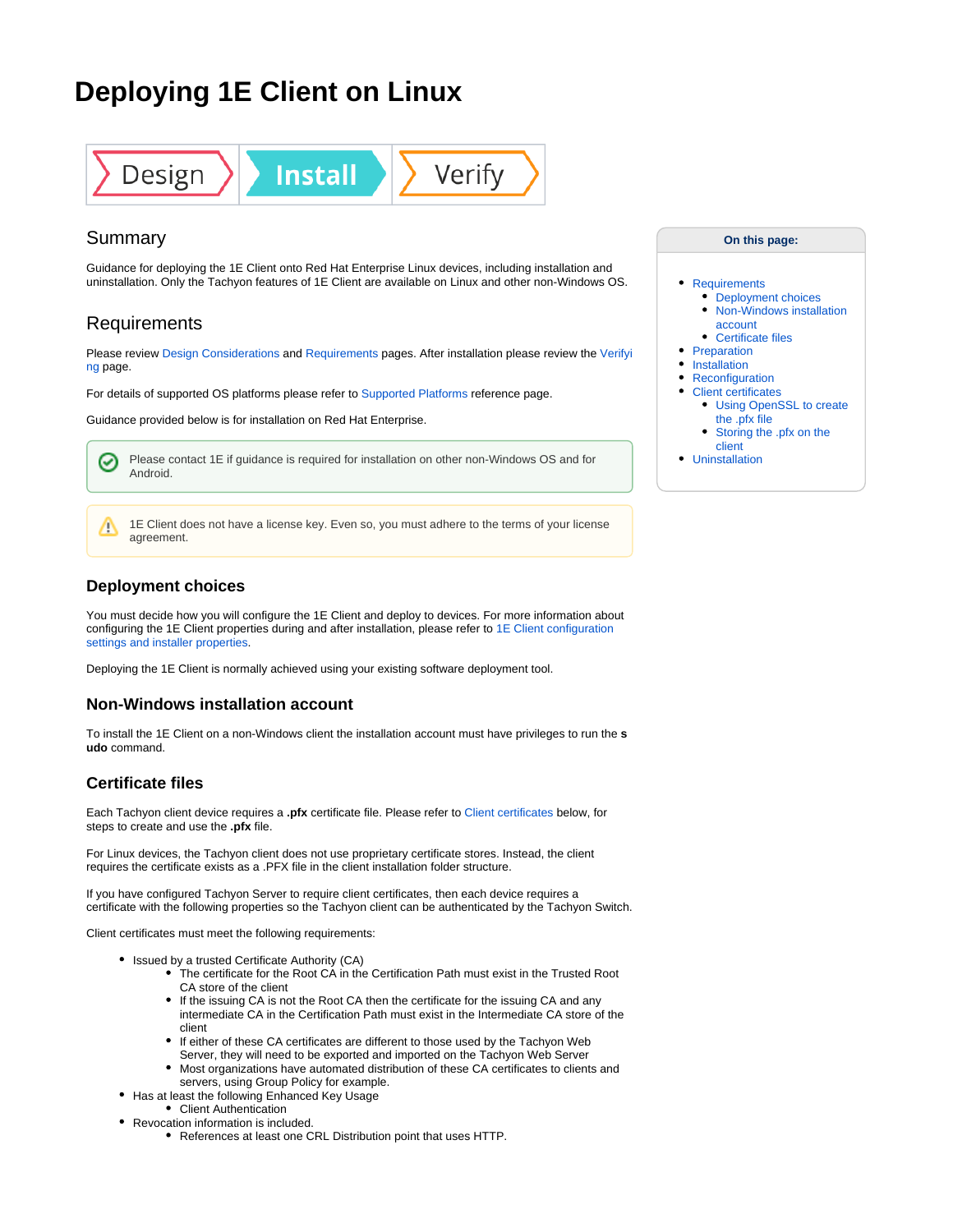- Has a Subject Name of type Common Name (**CN=<hostname>**) or Subject Alternative Name (**D NS Name=<hostname>**) where <hostname> depends on the type of device:
	- On domain-joined Windows PCs this must be the **hostname FQDN** of the computer, for example **W701.ACME.LOCAL**
	- On workgroup Windows PCs and non-Windows devices, this must be the hostname of the computer - as returned by the **hostname** command, for example on Windows PC this could be **W701**, and on a Mac this could be **MAC01.local**
- Has a private key
	- For workgroup Windows and non-Windows devices, this must be exportable

# <span id="page-1-0"></span>Preparation

The Windows and non-Windows versions of the [1E](https://1eportal.force.com/s/tachyontopicdetail) Client are available for download from the  $1E$ [Support Portal](https://1eportal.force.com/s/tachyontopicdetail).

Installation source files for 1E Client for non-Windows are available in a zip file called **1EClient-Non-Windows.v5.0.x.x.zip**

Within the zip, the Linux 1E Client is provided as the following **.rpm** files:

- 1e.client-CentOS\_7\_x64\_v5.0.0.xxx.rpm
- 1e.client-Fedora\_21\_x64\_v5.0.0.xxx.rpm
- 1e.client-openSUSE\_42.1\_x64\_v5.0.0.xxx.rpm
- 1e.client-RHEL\_6.2\_x64\_v5.0.0.xxx.rpm
- 1e.client-RHEL\_6.2\_x86\_v5.0.0.xxx.rpm
- 1e.client-RHEL\_7.1\_x64\_v5.0.0.xxx.rpm
- 1e.client-RHEL\_8.1\_x64\_v5.0.0.xxx.rpm
- 1e.client-SLES\_12.2\_x64\_v5.0.0.xxx.rpm

## <span id="page-1-1"></span>Installation

Λ

The basic command to install an RPM package is **rpm -i <package\_file>**. Although RPM, by design, does not support configuration during installation (with the Linux recommended approach being to configure after installation) - the 1E Client does in fact support configuration through the use of environment variables. These can be easily set in a bash command line by one or more space-separated name=value pairs preceding the install command. So, if the RPM package file name is **1e.client-RHEL\_7.1\_x64\_v5.0.0.745.rpm** and the Tachyon Server (assuming that the switch and the background channel are both installed on the Tachyon Server) has the DNS Name FQDN tachyon.acme.local then the command to run would be:

```
sudo SWITCH=tachyon.acme.local:4000 BACKGROUNDCHANNELURL=https://tachyon.acme.local:443/Background/ rpm -i
1e.client-RHEL_7.1_x64_v5.0.0.745.rpm
```
Please refer to [1E Client configuration settings and installer properties](https://help.1e.com/display/1EC50/1E+Client+configuration+settings+and+installer+properties) for a list of other configuration properties that can be configured in the same way.

The correct case for each property must be used when entering the Linux installer command.

When the package starts to install you may notice that the **ldconfig** command generates a warning saying that a **.py file is not an ELF file**  Δ **- it has the wrong magic bytes at the start**.

This is because **ldconfig** assumes all files in **/usr/lib** are ELF files, and that file is a python file.

You can safely ignore this warning.

After the package is installed the application configuration files will be installed to the following directory:

/etc/1E/Client

After running the Linux RPM package the client is installed and started as a daemon (service).

The client certificate **Tachyon.pfx** and a **cacert.pem** file are required in the hidden directory: /etc/1E/Client/.sslcerts

If **Tachyon.pfx** contains the same certificate trust chain as the Tachyon Switch, then **cacert.pem** is optional. This is because the client will have already cached the public certificates when it parses **Tachyon.pfx** and **cacert.pem** will be duplicating the public certificate information. If **Tachyon.pfx** is using a different certificate trust chain from the Tachyon Switch, then **cacert.pem** is always required.

# <span id="page-1-2"></span>Reconfiguration

Please refer to [1E Client command-line parameters](https://help.1e.com/display/1EC50/1E+Client+command-line+parameters) if you would like to see details of other CLI commands.

ന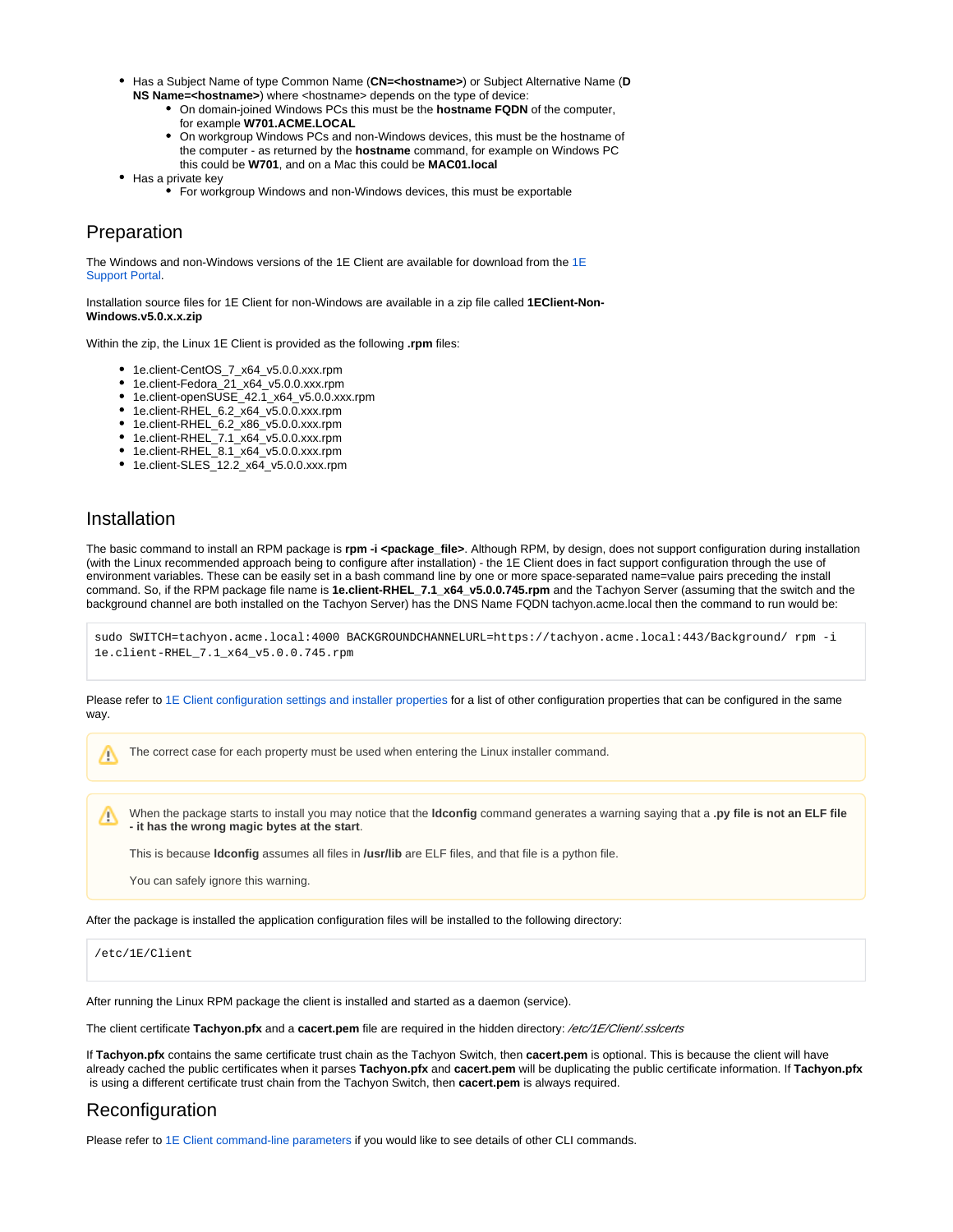This method is suitable for reconfiguring all 1E Client settings on non-Windows devices because only Tachyon client features are available and all settings are stored in the 1E Client configuration file.

#### Example:

(i)

/usr/sbin/1E.Client -reconfigure Switch=ACME-DMZ01.ACME.LOCAL:4000 BackgroundChannelUrl=https://ACME-DMZ01. ACME.LOCAL:443/Background/ -restart

# <span id="page-2-0"></span>Client certificates

Each client device requires its own certificate, which must be created as a **.pfx** file.

### <span id="page-2-1"></span>**Using OpenSSL to create the .pfx file**

Each non-Windows devices requires its own certificate. Below is a guide for using a Microsoft CA to issue a certificate (which is the same for Windows computers), then exporting it and using OpenSSL to prepare it before installing it on the non-Windows device.

First, you will need to have created a new Certificate template on your Certificate Authority by making a duplicate of either the Computer or Workstation template and configuring it with at least the following properties:

- **General** use a suitable name such as **Tachyon Devices** and validity period
- **Request Handling** Allow private keys to be exported
- **Subject Name** Allow information to be supplied in the certificate request, rather than being built from Active Directory information
- **Extensions** Application Policies should contain only Client Authentication
- **Security** ensure relevant users and computers will be able to request certificates.

Once the new template is created on the CA, issue it.

Using the issued template, request a certificate for a target device, and export it in **.pfx** form and remember the password.

The target device requires a copy of the basic **cacert.pem** and the **.pfx** file with its password removed. You can do this using the following steps. Use the relevant OpenSSL version for the OS. OpenSSL is normally available by default on Linux and Mac devices. If you want to follow these steps on Windows you will need to download the open source version appropriate to your OS.

1. First, extract the certificate:

openssl pkcs12 -clcerts -nokeys -in <YourPKCSFile>.pfx -out certificate.crt

2. Second, the CA key:

openssl pkcs12 -cacerts -nokeys -in <YourPKCSFile>.pfx -out ca-cert.ca

#### 3. Now, the private key:

openssl pkcs12 -nocerts -in <YourPKCSFile>.pfx -out private.key -passout pass:TemporaryPassword

#### 4. Remove the passphrase:

openssl rsa -in private.key -out new.key -passin pass:TemporaryPassword

5. Put things together for the new PKCS-File (on Windows, **type** can be used instead of **cat**):

```
cat new.key > PEM.pem
cat certificate.crt >> PEM.pem
cat ca-cert.ca >> PEM.pem
```
6. And create the new **.pfx** file, when prompted for a password ensure that you enter an empty password (that is press enter when prompted for the password and confirmation without entering any text):

openssl pkcs12 -export -nodes -CAfile ca-cert.ca -in PEM.pem -out Tachyon.pfx